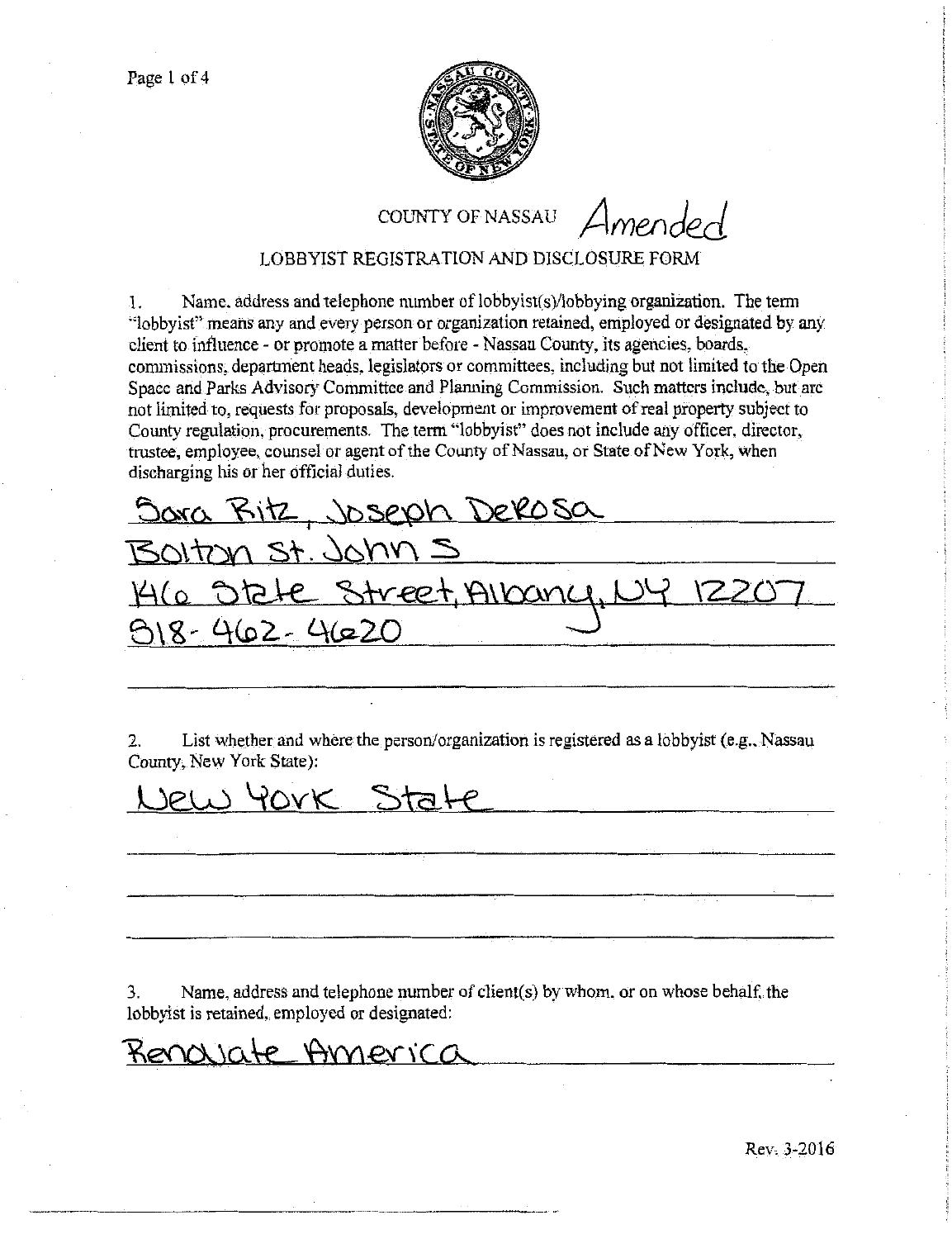<u>166620 West Bernardo Drive</u> <u>San Diego, CA92127</u> 4. Describe lobbying activity conducted, or to be conducted, in Nassau County, and identify dient(s) for each activity listed. See **page 4 for a complete description of lobbying activities.**   $E$ durational outveach and coalition posiding 5. The name of persons, organizations or governmental entities before whom the lobbyist expects to lobby: Robert Walker, Chief Deputy county Executive Of Lassau courni

Rev. 3-2016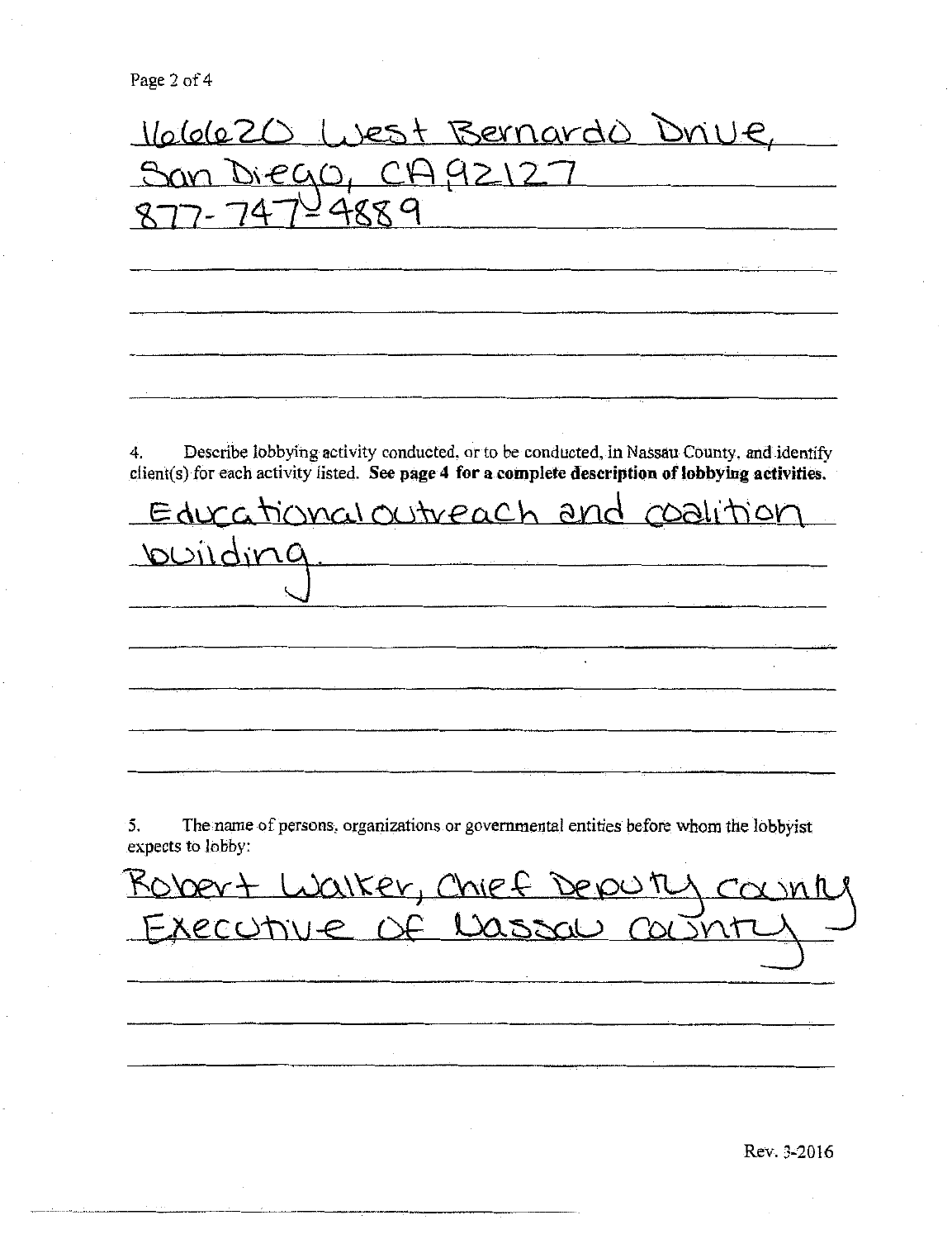NONE

If such lobbyist is retained or employed pursuant to a written agreement of retainer or 6. employment, you must attach a copy of such document; and if agreement of retainer or employment is oral, altach a written statement of the substance thereof. If the written agreement of retainer or employment does not contain a signed authorization from the client by whom you have been authorized to lobby, separately attach such a written authorization from the client.

Within the previous year, has the lobby ist/lobbying organization or any of its corporate  $7.$ officers provided campaign contributions pursuant to the New York State Election Law to the campaign committees of any of the following Nassau County elected officials or to the campaign committees of any candidates for any of the following Nassau County elected offices: the County Executive, the County Clerk, the Comptroller, the District Attorney, or any County Legislator? If yes, to what campaign committee? If none, you must so state:

I understand that copies of this form will be sent to the Nassau County Department of Information Technology ("IT") to be posted on the County's website.

I also understand that upon termination of retainer, employment or designation I must give written notice to the County Attorney within thirty (30) days of termination.

VERIFICATION: The undersigned affirms and so swears that he/she has read and understood the foregoing statements and they are, to his/her knowledge, true and accurate.

The undersigned further certifies and affirms that the contribution(s) to the campaign committees listed above were made freely and without duress, threat or any promise of a governmental benefit or in exchange for any benefit or remuneration.

Dated: December  $19,2016$ 

Signed:

Print Name:

Title:

olton-St. Johns, LLC trie

Rev. 3-2016